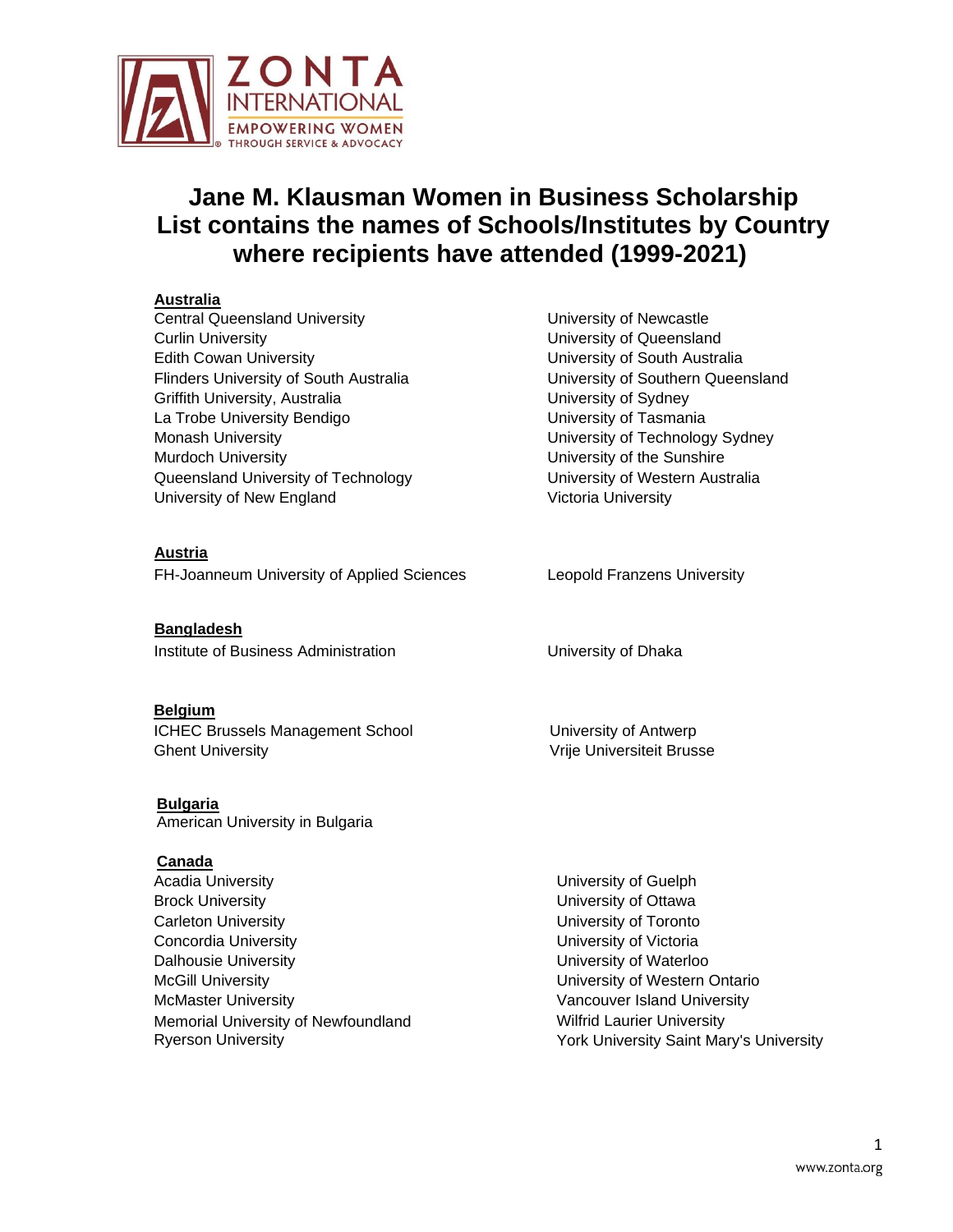**Chile** Adolfo Ibanez University University of Chile

## **Denmark**

Copenhagen Business School Curtin Business School

#### **Finland**

Aalto University Aalto University School of Business Ecole Superieure de Commerce de Paris(ESCP) Haute Ecole de Commerce Helsinki School of Economics

## **France**

Groupe HEC, Paris, France HEC Paris School of Management Montpellier Business School Rouen School of Management

#### **Germany**

Bremen University of Applied Sciences Bucerius Law School & WHU Frankfurt School of Finance and Management Friedrich-Alexander-University Erlangen-Nuremberg Gerhard-Mercator Universitat Hochschule Fuer Oekonimie & Management Johannes Gutenberg University, Mainz Justus-Liebig - Universitat Giessen Ludwig-Maximilians-Universität München Pforzheim University of Applied Sciences

#### **Ghana**

University of Ghana University of Ghana Business School

#### **Hong Kong**

The Hong Kong University of Science and Technolog The Hong Kong Polytechnic University

#### **Iceland**

University of Iceland Reykjavik University

#### **India**

University of Santiago Chile Universidad Tecnica Federico Santa Maria

Technical University of Denmark

Mercuria Business School of Technology Satakunta University of Applied Sciences University of Findlay University of Helsinki University of Oulu

Em-Lyon University Université de Franche-Comté Sciences Po

Philipps-Universitat Marburg Robert Bosch GmbH Ruhr University, Bochum Technical University Munich University Erlangen-nuernberg University Konstanz University Nuremberg-Erlangen University of Applied Science Lubeck University of Applied Sciences Osnabruck University of St. Gallen University Pontificia Comillas WHU-Otto Beisheim School of Management

University of Professional Studies

University of Hong Kong

Heidelberg University

**India**<br>SNDT Women's University Narsee Morjee Institute of Management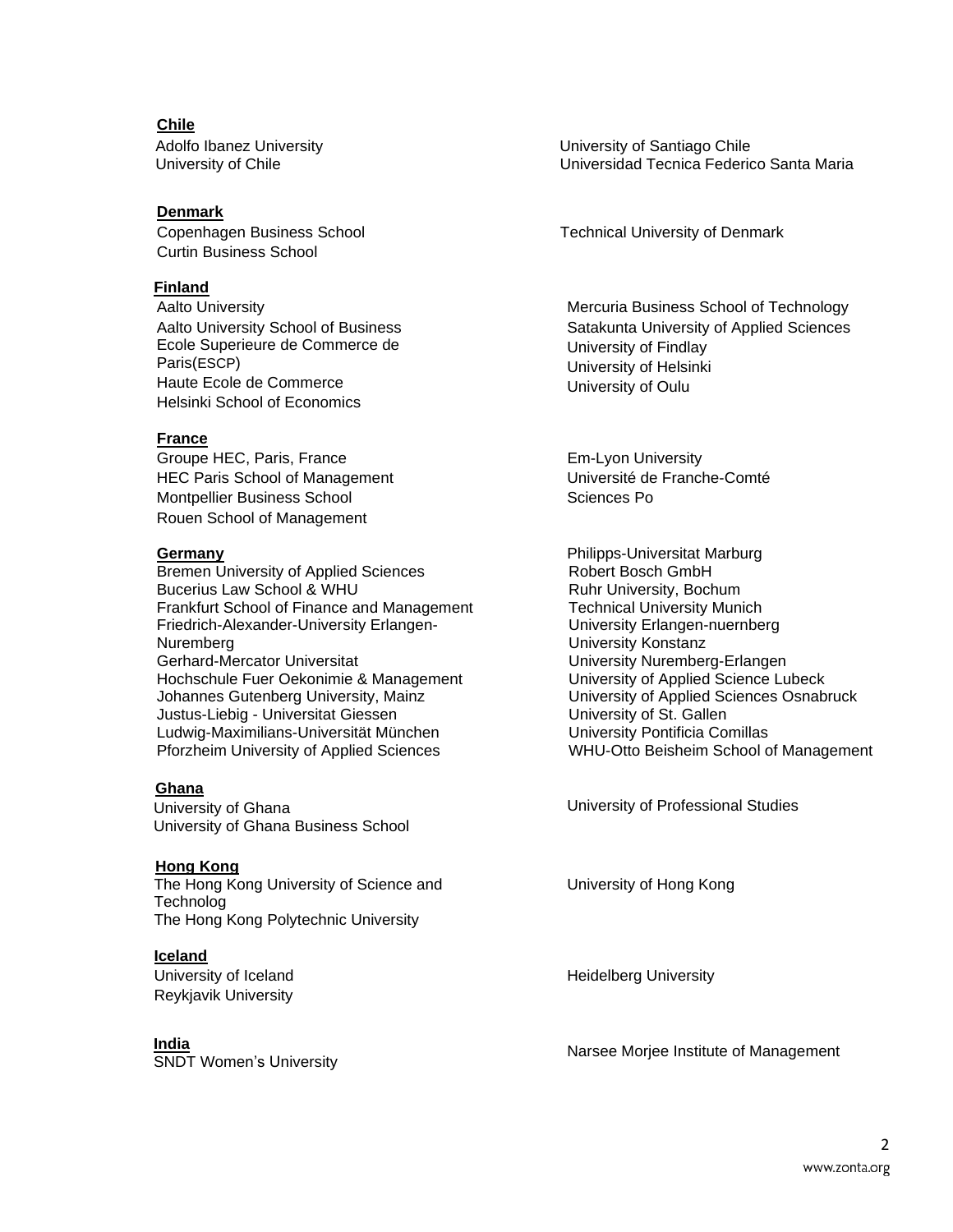**Italy** Catholic University, Milan Bocconi University

**Japan** Kansai Gaidai University Kobe University Manazawa University

**Latvia** The Stockholm School of Economics

**Nepal** The British College

## **New Zealand**

Auckland University of Technology Massey University Palmerston North The University of Auckland

#### **Philippines**

College of Eng'g University of the Philippines Saint Michael's College of Laguna

# **Poland**

Warsaw University

# **Portugal**

Nova School of Business and Economics

# **Republic of China (TAIWAN)**

Ming Chuan University National Chengchi University National Cheng Kung University

**Romania** Academia de Studi Economics Bucuresti

**Senegal**

Centre Africain d'Etudes Superieur en Gestion (CESAG)

**South Africa**

**South Korea**

Chungnam National University Ewha Womans University The Catholic University of Korea

Okayama University Tokushima University Wakayama University

Kathmandu University School of Management

The University of Waikato University of Auckland University of Canterbury University of Otago

University of the Philippines

National Taiwan University National Taiwan Normal University

University of Cape Town Subsectional School of Business Solbridge International School of Business

Hoseo University Yonsei University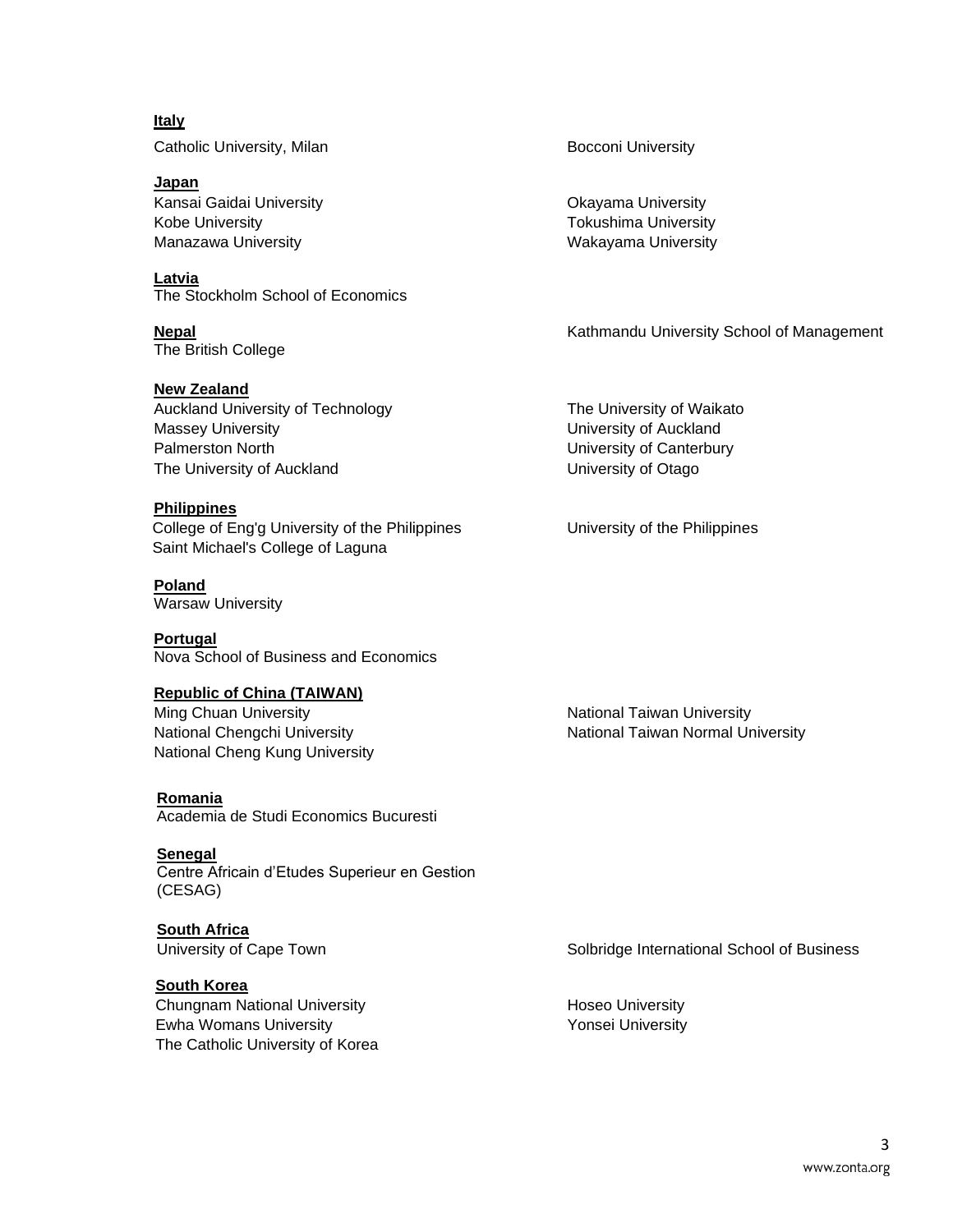#### **Sri Lanka**

University of Kelaniya

#### **Sweden**

Jonkoping International Business School Linneaeus University Stockholm School of Economics Stockholm School of Economics and Tsinghua University

# **Switzerland**

#### **The Netherlands**

Ghent University Radbound university Rotterdam School of Management

#### **United Kingdom**

University of St Andrews Napier Universtiy London School of Economics and Political **Science** University of Cambridge

#### **Uruguay**

Universidad Catolica del Uruguay Universidad Ort del Uruguay

#### **USA**

Alma College Alverno College Arizona State University Bard College Baruch College Bay Path College Benedict College Black Hills State University Boise State University Bowling Green State University Bucknell University California State University of Bakersfield Capital University Cedarville University Central Washington University Chadron State College, NE Chulalongkorn University Clarkson University College of Our Lady of the Elms College of Saint Benedict Colorado State University Columbia College of Missouri Columbia University Columbia University (SIPA)

Swedish University of Agricultural Sciences Twente University University of Gothenburg, School of Business University of Skovde University of Technology

ETH Zurich University of St. Gallen

University of Groningen VU University Amsterdam

University of Edinburgh University of Birmingham University of Oxford University of Warwick

#### University of the Republic of Uruguay

Dallas Baptist University Dartmouth College Defiance College Dominican University Drexel University Duke University Eastern Illinois University Eastern Michigan University Eastern Oregon University Edmonds Community College Elizabethtown College Elmira College Florida State University Fontbonne University Fordham University Franklin University Georgetown University George Washington University Georgia State University Grand Valley State University Haas School of Business, UC Berkeley Harvard Business School Harvard University Hofstra University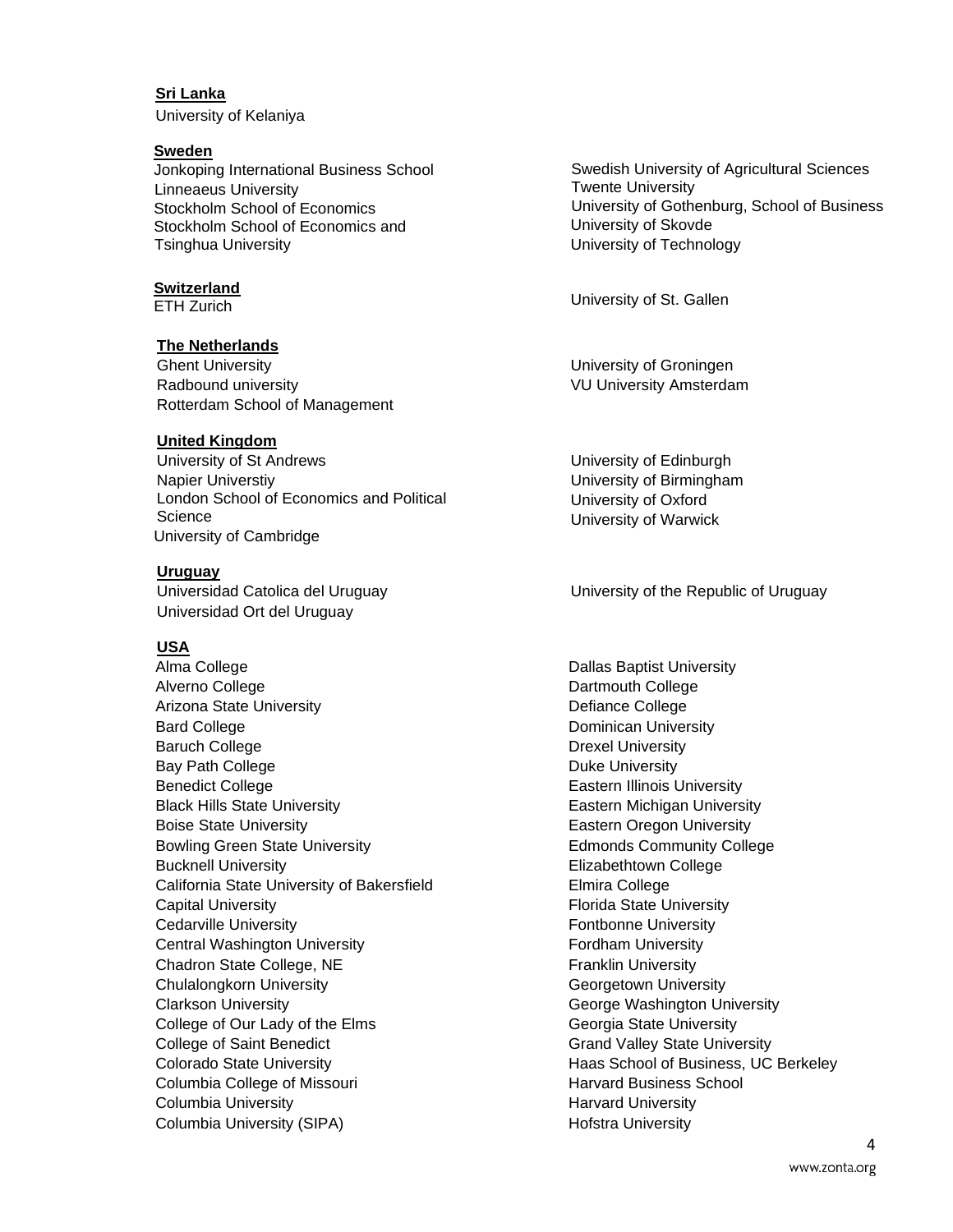Howard University Husson University Indiana University Jamestown College Johns Hopkins University Kansas State University Kenyon College Lake Superior State University Linfield College Los Angeles Valley College Loyola University Chicago Lynn University Marquette University Massachusetts Institute of Technology McKendree College Metropolitan State University of Denver Michigan State University Minnesota State University Mississippi State University Montana State University Billings Mount St. Mary's College Mt. Wachusett Community College National American University New York University New York University Stern School of Business Niagara University Northern State University Northern Illinois University Nova Southeastern University Ohio University Oklahoma State University Olivet Nazarene University Oregon State University Otterbein University Our Lady of the Lake University Park University Pepperdine University Picy Mountain College Polytechnic Inst. of New York University Regis University Rensselaer Polytechnic Institute Rice University Rocky Mountain College Saint Joseph's University Saint Martin's University Sam Houston State University South Dakota State University Skidmore College Southeast Missouri State University Southern New Hampshire University

Southern Oregon University St Ambrose University St Bonaventure University St Petersburg College Standford University SUNY Buffalo SUNY Oswego SUNY Institute of Technology at Utica/Rome Syracuse University Texas A&M University Texas Christian University The Master's College The University of Denver The University of Findlay The University of Scranton The University of South Dakota The Wharton School of the University of **Pennsylvania** University of Alabama at Huntsville University of California, Berkeley University of California, Davis University of Chicago, School Booth of Business University of Colorado Boulder University of Dallas University of Georgia University of Hawaii at Hilo University of Hawaii at Manoa University of Jamestown University of Louisiana at Lafayette University of Maryland, College Park University of Michigan University of Minnesota University of Missouri University of Mobile University of Montana University of Nevada, Reno University of New Hampshire University of North Texas University of Northern University of Notre Dame University of Oklahoma University of Pennsylvania University of South Carolina University of South Carolina, Aiken University of South Carolina, Columbia University of Tennessee University of Utah University of Washington Seattle University of Washington Bothell University of Washington Tacoma University of Wisconsin Eau Claire